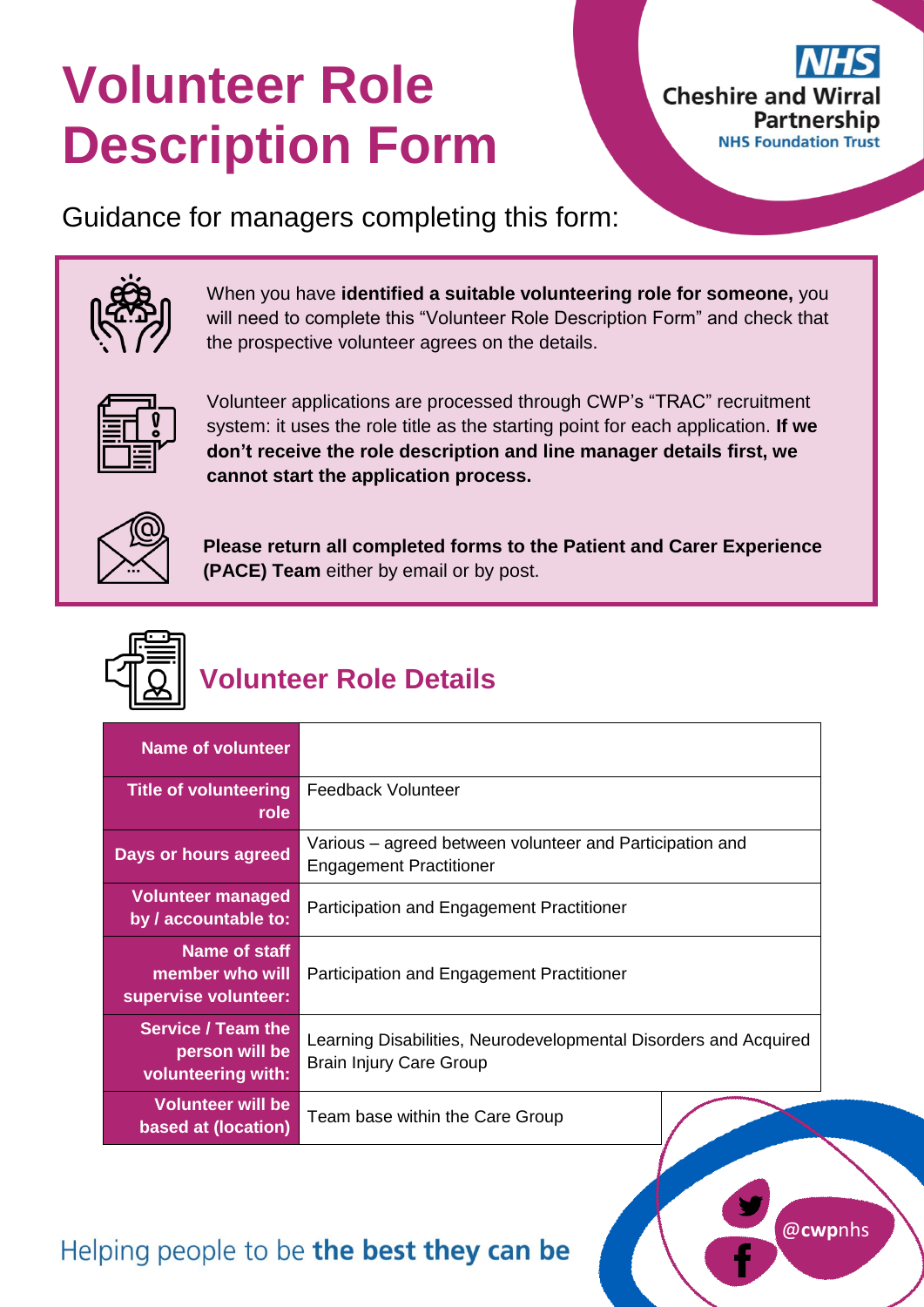

#### **Purpose of Volunteering Role – brief summary / overview**

We are passionate about gathering feedback from people who use our services, this will help us continue to improve and develop the service we offer.

The post holder will be part of a network of volunteers working with the Participation and Engagement Practitioner to collect feedback from people who use our service, their families and carers in the care group.

#### **Task Outline – details of what the role involves**

Volunteers will be asked to:

- Contact people who use services, their families and carers by telephone to capture their feedback on using the service.
- Listen to people as they talk about their experience, ask appropriate questions and record the person's own words.
- Record people's experiences on agreed templates, depending on the feedback we are asking them for, e.g. friends and family test (FFT), assessment feedback or general feedback.
- Send the feedback to the appropriate department for wider collation.

Initial training would be given by the Participation and Engagement Practitioner on the process to be used and undertaking feedback calls. Ongoing support would be available as needed.

#### **Essential skills required for the role**

This role involves talking to people on a very personal level so the post holder must understand and maintain confidentiality at all times.

The post holder must adhere to all Trust policies and procedures relating to the area of work.

The post holder must be able to communicate with a range of people in a professional manner, as a representative of the Trust.

#### **Specific Skills**

- To be friendly and enthusiastic.
- To enjoy listening to people and have good listening skills.
- To be able to listen to other people's experience without judgement.
- To be able to empathise with another person's needs and situation.
- To be able to relate to people from a wide range of backgrounds.
- To be able to use a computer.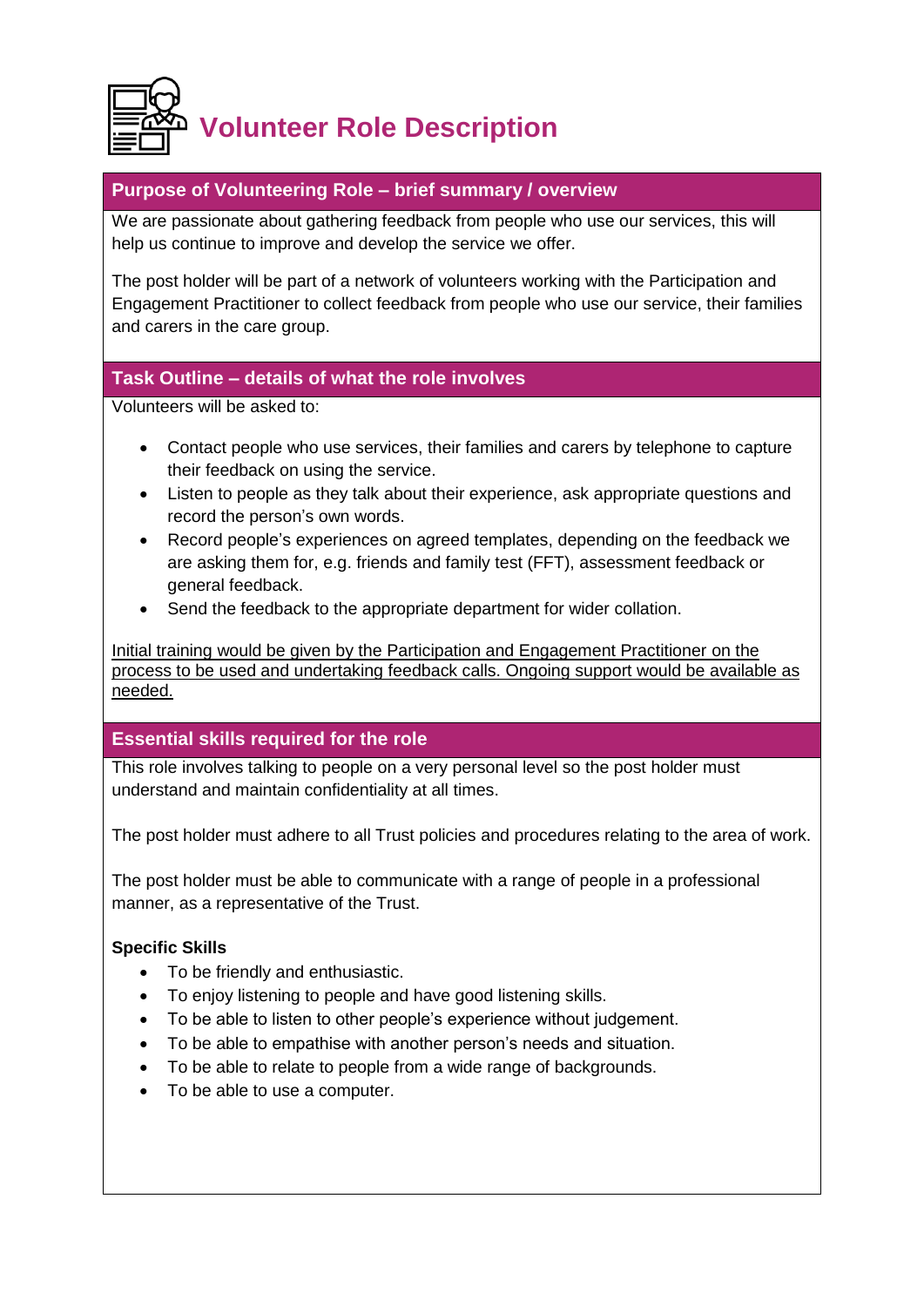#### **Training required for the role**

The post holder will be required to complete all Trust mandatory training and any additional training which is appropriate for the role.

Specific communication skills training would also be given as this role is specifically in services where people will have a range of communication needs.

Knowledge and understanding of wider trust services should these be needed e.g. PALS, Crisis Line.



ल्<u>स्ट</u>म